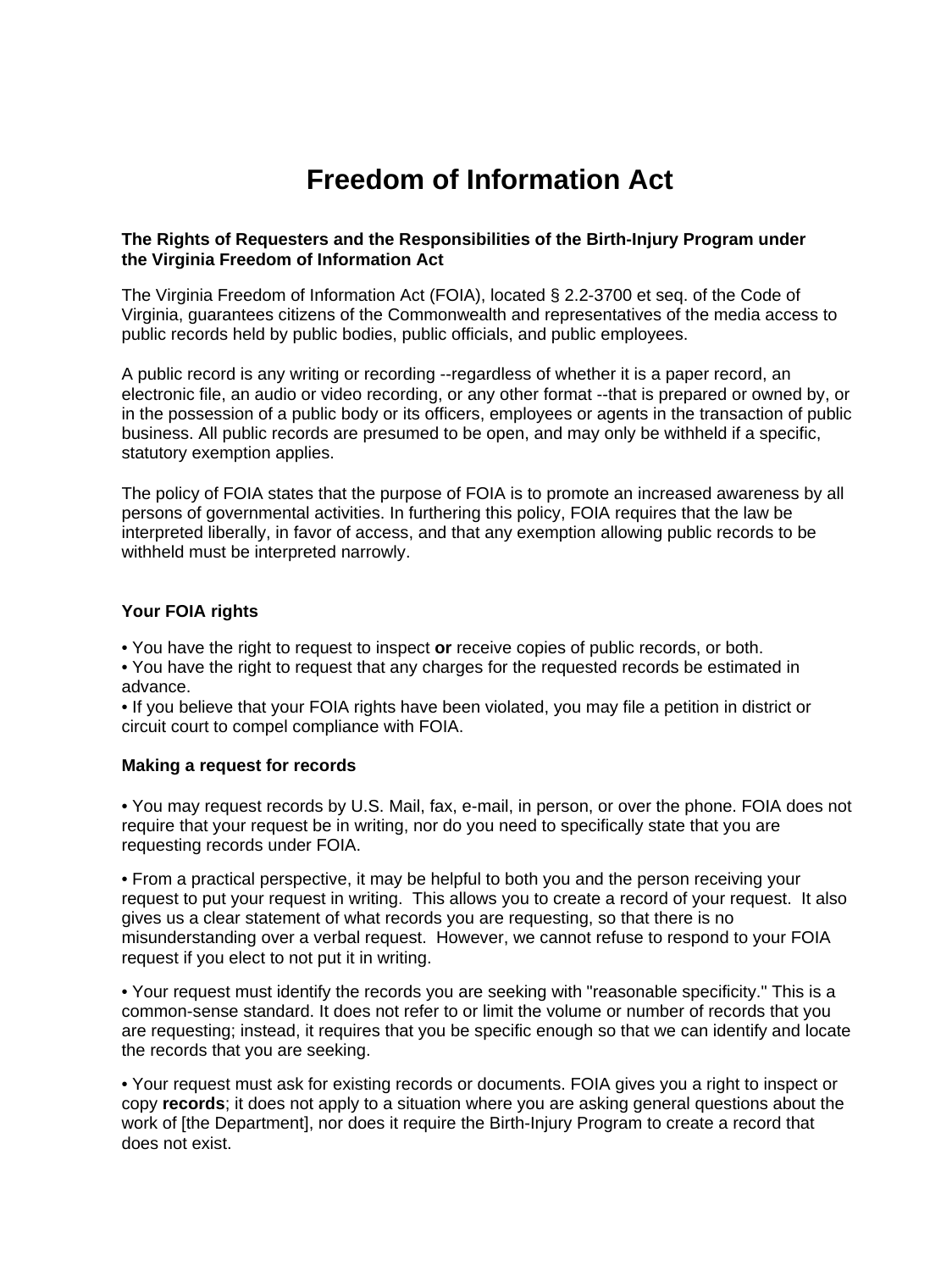• You may choose to receive electronic records in any format used by [the Department] in the regular course of business.

• For example, if you are requesting records maintained in an Excel database, you may elect to receive those records electronically, via e-mail or on a computer disk, or to receive a printed copy of those records

• If we have questions about your request, please cooperate with staff's efforts to clarify the type of records that you are seeking, or to attempt to reach a reasonable agreement about a response to a large request. Making a FOIA request is not an adversarial process, but we may need to discuss your request with you to ensure that we understand what records you are seeking.

To request records from the Birth-Injury Program, you may direct your request to George Deebo, Executive Director. He can be reached at 804-330-2471, ext. 307; [gdeebo@vabirthinjury.com;](mailto:gdeebo@vabirthinjury.com) 7501 Boulders View Drive, Suite 210, Richmond, VA 23225. You may also contact him with questions you have concerning requesting records. In addition, the Freedom of Information Advisory Council is available to answer any questions you may have about FOIA. The Council may be contacted by e-mail at [foiacouncil@leg.state.va.us](mailto:foiacouncil@leg.state.va.us), or by phone at (804) 225-3056 or [toll free] 1-866-4484100.

#### **The Birth-Injury Program's responsibilities in responding to your request**

• The Birth-Injury Program must respond to your request within five working days of receiving it. "Day One" is considered the day after your request is received. The five-day period does not include weekends or holidays.

• The reason behind your request for public records from [the Department] is irrelevant, and we cannot ask you why you want the records before we respond to your request. FOIA does, however, allow [the Department] to ask you to provide your name and legal address.

• FOIA requires that the Birth-Injury Program make one of the following responses to your request within the five-day time period:

- 1) We provide you with the records that you have requested in their entirety.
- 2) We withhold all of the records that you have requested, because all of the records are subject to a specific statutory exemption. If all of the records are being withheld, we must send you a response in writing. That writing must identify the volume and subject matter of the records being withheld, and state the specific section of the Code of Virginia that allows us to withhold the records.
- 3) We provide some of the records that you have requested, but withhold other records. We cannot withhold an entire record if only a portion of it is subject to an exemption. In that instance, we may redact the portion of the record that may be withheld, and must provide you with the remainder of the record. We must provide you with a written response stating the specific section of the Code of Virginia that allows portions of the requested records to be withheld.
- 4) If it is practically impossible for the Birth-Injury Program to respond to your request within the five-day period, we must state this in writing, explaining the conditions